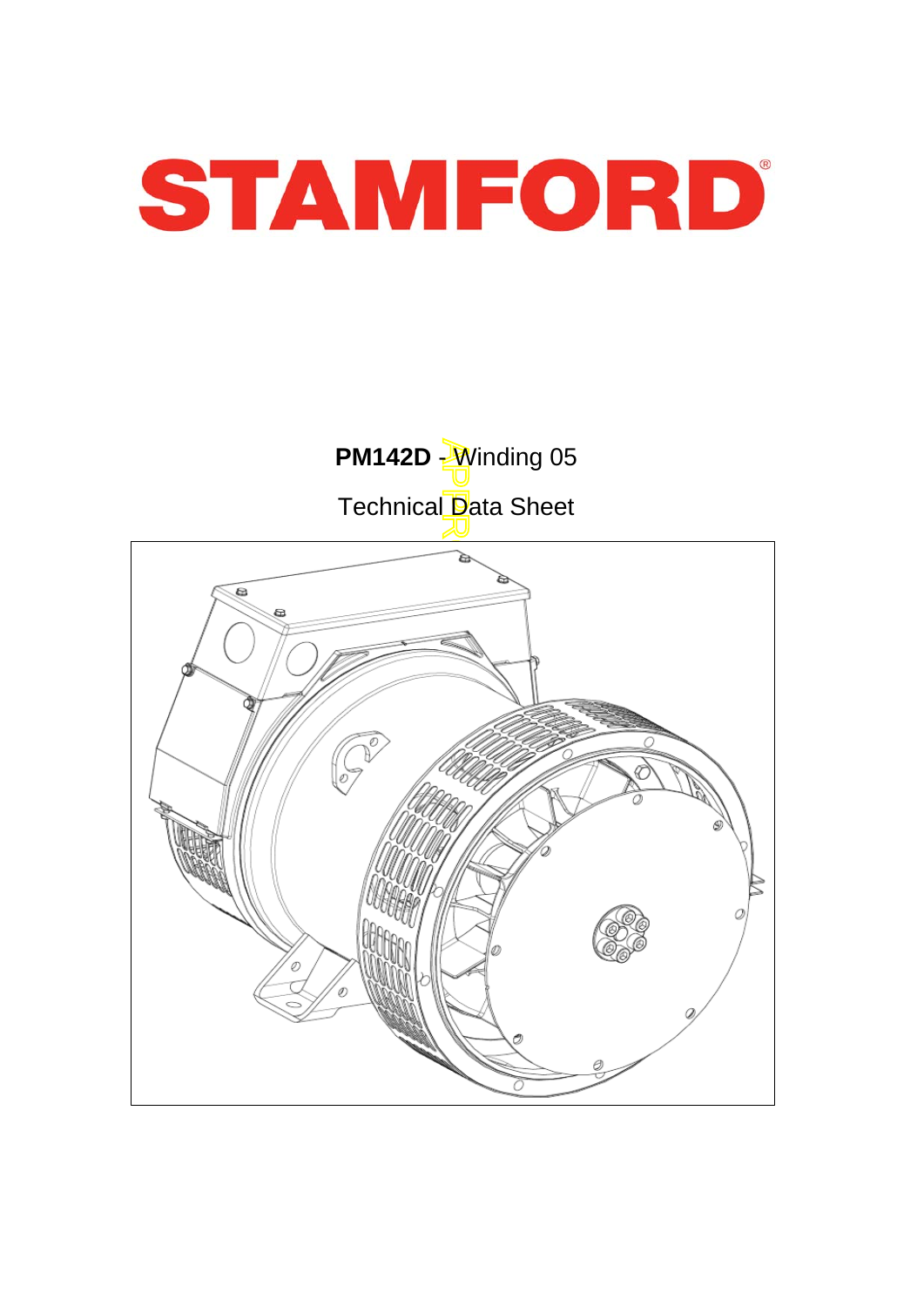## PM142D **SPECIFICATIONS & OPTIONS**



### **STANDARDS**

Marine generators may be certified to Lloyds, DnV, Bureau Veritas, ABS, Germanischer-Lloyd or RINA.

Other standards and certifications can be considered on request.

### **VOLTAGE REGULATOR**

#### **AS480 AVR**

With this self-excited system the main stator provides power via the AVR to the exciter stator. The high efficiency semi-conductors of the AVR ensure positive build-up from initial low levels of residual voltage.

The exciter rotor output is fed to the main rotor through a three-phase full-wave bridge rectifier. The rectifier is protected by a surge suppressor against surges caused, fo r example, by short circuit or out-of-phase paralleling. The AS480 will support limited accessories, RFI suppession remote voltage trimmer and for the P1 range only a 'droop' Current Transformer (CT) to permit parallel operation with other ac generators.

The AVR can be fitted to either side of the generator in its own housing in the non-drive end bracket.

### **Excitation Boost System (EBS)**

The EBS is a single, self-contained unit, attached to the non-drive end of the generator.

APPROVED DOCUMENT The EBS unit consists of the Excitation Boost Controller (EBC) and an Excitation Boost Generator (EBG). Under fault conditions, or when the generator is subjected to a large impact load such as a motor starting, the generator voltage will drop. The EBC senses the drop in voltage and engages the output power of the EBG. This additional power feeds the generator's excitation system, supporting the load until breaker discrimination can remove the fault or enable the generator to pick up a motor and drive the voltage recovery.

### **WINDINGS & ELECTRICAL PERFORMANCE**

All generator stators are wound to 2/3 pitch. This eliminates triplen (3rd, 9th, 15th …) harmonics on the voltage waveform and is found to be the optimum design for trouble-free supply of non-linear loads. The 2/3 pitch design avoids excessive neutral currents sometimes seen with higher winding pitches, when in parallel with the mains. A fully connected damper winding reduces oscillations during paralleling. This winding, with the 2/3 pitch and carefully selected pole and tooth designs, ensures very low waveform distortion.

### **TERMINALS & TERMINAL BOX**

Dedicated Single Phase generators have 4 ends brought out to the terminals, which are mounted at the non-drive end of the generator. A sheet steel terminal box contains provides ample space for the customers' wiring and gland arrangements. Alternative terminal boxes are available fo r customers who want to fit additional components in the terminal box.

### **SHAFT & KEYS**

All generator rotors are dynamically balanced to better than BS6861:Part 1 Grade 2.5 for minimum vibration in operation. Two bearing generators are balanced with a half key.

### **INSULATION / IMPREGNATION**

The insulation system is class 'H'.

All wound components are impregnated with materials and processes designed specifically to provide the high build required for static windings and the high mechanical strength required for rotating components.

### **QUALITY ASSURANCE**

Generators are manufactured using production procedures having a quality assurance level to BS EN ISO 9001.

The stated voltage regulation may not be maintained in the presence of certain radio transmitted signals. Any change in performance will fall within the limits of Criteria B' of EN 61000-6-2:2001. At no time will the steady-state voltage regulation exceed 2%.

### **DE RATES**

All values tabulated on page 6 are subiect to the following reductions

5% when air inlet filters are fitted.

3% for every 500 metres by which the operating altitude exceeds 1000 metres above mean sea level.

3% for every 5°C by which the operational ambient temperature exceeds 50°C.

 Note: Requirement for operating in an ambient exceeding 60°C must be referred to the factory.

5% For reverse rotation (Standard rotation CW when viewed from DE)

*NB Continuous development of our products entitles us to change specification details without notice, therefore they must not be regarded as binding.* 

*Front cover drawing typical of product range.*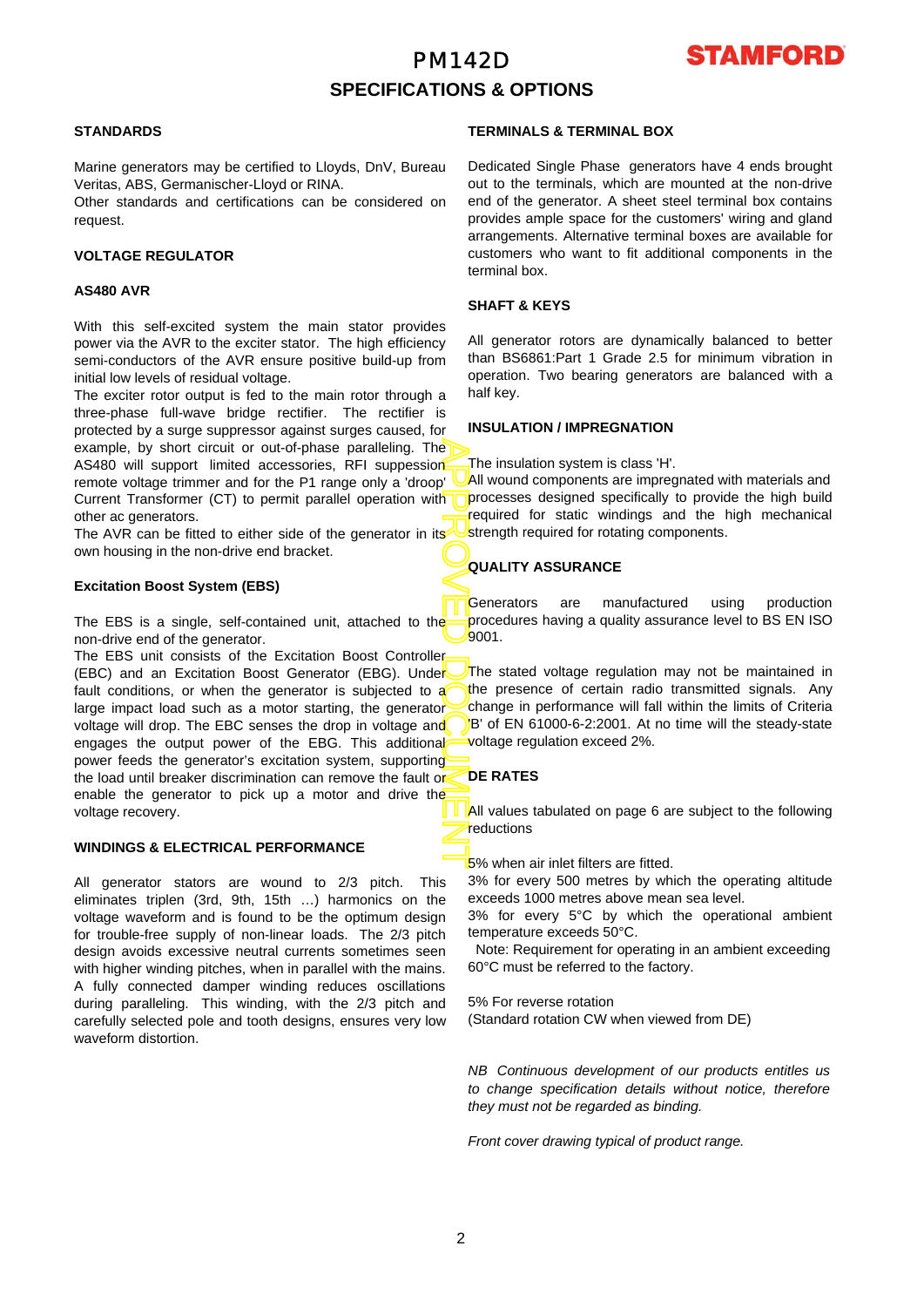### PM142D

# **STAMFORD**

### **WINDING 05**

| <b>CONTROL SYSTEM</b>                                 | AS480 AVR WITH EXCITATION BOOST SYSTEM (EBS)                                         |                                                                   |                                                    |                                                           |                           |             |  |  |  |  |  |
|-------------------------------------------------------|--------------------------------------------------------------------------------------|-------------------------------------------------------------------|----------------------------------------------------|-----------------------------------------------------------|---------------------------|-------------|--|--|--|--|--|
| <b>VOLTAGE REGULATION</b>                             | ± 1.0 %                                                                              |                                                                   |                                                    |                                                           |                           |             |  |  |  |  |  |
| <b>SUSTAINED SHORT CIRCUIT</b>                        |                                                                                      | REFER TO SHORT CIRCUIT DECREMENT CURVE (page 5)<br><b>CLASS H</b> |                                                    |                                                           |                           |             |  |  |  |  |  |
| <b>INSULATION SYSTEM</b>                              |                                                                                      |                                                                   |                                                    |                                                           |                           |             |  |  |  |  |  |
| <b>PROTECTION</b>                                     | IP <sub>23</sub>                                                                     |                                                                   |                                                    |                                                           |                           |             |  |  |  |  |  |
| <b>RATED POWER FACTOR</b>                             |                                                                                      |                                                                   | 0.8                                                |                                                           |                           |             |  |  |  |  |  |
| <b>STATOR WINDING</b>                                 |                                                                                      |                                                                   | SINGLE LAYER CONCENTRIC                            |                                                           |                           |             |  |  |  |  |  |
| <b>WINDING PITCH</b>                                  |                                                                                      | <b>TWO THIRDS</b>                                                 |                                                    |                                                           |                           |             |  |  |  |  |  |
| <b>WINDING LEADS</b>                                  | $\overline{4}$                                                                       |                                                                   |                                                    |                                                           |                           |             |  |  |  |  |  |
| <b>STATOR WDG, RESISTANCE</b>                         | 0.168 Ohms AT 22°C SERIES CONNECTED                                                  |                                                                   |                                                    |                                                           |                           |             |  |  |  |  |  |
| <b>ROTOR WDG. RESISTANCE</b>                          | 1.125 Ohms at 22°C                                                                   |                                                                   |                                                    |                                                           |                           |             |  |  |  |  |  |
| <b>EXCITER STATOR RESISTANCE</b>                      |                                                                                      | 18 Ohms at 22°C                                                   |                                                    |                                                           |                           |             |  |  |  |  |  |
| <b>EXCITER ROTOR RESISTANCE</b>                       |                                                                                      |                                                                   | 0.128 Ohms PER PHASE AT 22°C                       |                                                           |                           |             |  |  |  |  |  |
| <b>EBS STATOR RESISTANCE</b>                          |                                                                                      |                                                                   | 12.9 Ohms at 22°C                                  |                                                           |                           |             |  |  |  |  |  |
| <b>R.F.I. SUPPRESSION</b>                             | BS EN 61000-6-2 & BS EN 61000-6-4, VDE 0875G, VDE 0875N. refer to factory for others |                                                                   |                                                    |                                                           |                           |             |  |  |  |  |  |
| <b>WAVEFORM DISTORTION</b>                            |                                                                                      |                                                                   |                                                    | NO LOAD $\leq 1.5\%$ NON-DISTORTING LINEAR LOAD $< 5.0\%$ |                           |             |  |  |  |  |  |
| <b>MAXIMUM OVERSPEED</b>                              |                                                                                      |                                                                   | 4500 Rev/Min                                       |                                                           |                           |             |  |  |  |  |  |
| <b>BEARING DRIVE END</b>                              |                                                                                      |                                                                   | BALL. 6309-2RS (ISO)                               |                                                           |                           |             |  |  |  |  |  |
| BEARING NON-DRIVE END                                 |                                                                                      |                                                                   | BALL. 6306-2RS (ISO)                               |                                                           |                           |             |  |  |  |  |  |
|                                                       | 1 BEARING                                                                            |                                                                   |                                                    |                                                           | 2 BEARING                 |             |  |  |  |  |  |
|                                                       | WITH EBS                                                                             |                                                                   | <b>WITHOUT EBS</b>                                 | WITH EBS                                                  |                           | WITHOUT EBS |  |  |  |  |  |
| <b>WEIGHT COMP. GENERATOR</b>                         | 120.5 kg                                                                             |                                                                   | 118.8 kg                                           | 123.5 kg                                                  |                           | 121.8 kg    |  |  |  |  |  |
| <b>WEIGHT WOUND STATOR</b>                            | 52.8 kg                                                                              |                                                                   | 52.8 kg                                            | 52.8 kg                                                   |                           | 52.8 kg     |  |  |  |  |  |
| <b>WEIGHT WOUND ROTOR</b>                             | 33.81 kg                                                                             |                                                                   | 32.11 kg                                           | 34.87 kg                                                  |                           | 33.17 kg    |  |  |  |  |  |
| WR <sup>2</sup> INERTIA                               | 0.096 kgm <sup>2</sup>                                                               |                                                                   | 0.0943 kgm <sup>2</sup><br>0.0962 kgm <sup>2</sup> |                                                           | $0.0945$ kgm <sup>2</sup> |             |  |  |  |  |  |
| SHIPPING WEIGHTS in a crate                           | 138 kg                                                                               |                                                                   | 136.3 kg                                           | 147 kg                                                    |                           | 145.3 kg    |  |  |  |  |  |
| <b>PACKING CRATE SIZE</b>                             | 71 x 51 x 67 (cm)<br>$71 \times 51 \times 67$ (cm)                                   |                                                                   |                                                    |                                                           |                           |             |  |  |  |  |  |
| TELEPHONE INTERFERENCE                                | THF < 2%                                                                             | <b>TIF&lt;50</b>                                                  |                                                    |                                                           |                           |             |  |  |  |  |  |
| <b>COOLING AIR</b>                                    | 0.205 m <sup>3</sup> /sec 434 cfm                                                    |                                                                   |                                                    |                                                           |                           |             |  |  |  |  |  |
| <b>VOLTAGE SERIES</b>                                 | 220                                                                                  |                                                                   | 230                                                |                                                           | 240                       |             |  |  |  |  |  |
| <b>VOLTAGE PARALLEL</b>                               | 110                                                                                  |                                                                   | 115                                                |                                                           | 120                       |             |  |  |  |  |  |
| <b>KVA BASE RATING FOR REACTANCE</b><br><b>VALUES</b> | 14.8                                                                                 |                                                                   | 14.8                                               |                                                           | 14.8                      |             |  |  |  |  |  |
| Xd DIR. AXIS SYNCHRONOUS                              | 1.99                                                                                 |                                                                   | 1.82                                               |                                                           | 1.67                      |             |  |  |  |  |  |
| X'd DIR. AXIS TRANSIENT                               | 0.21                                                                                 |                                                                   | 0.19                                               |                                                           | 0.18                      |             |  |  |  |  |  |
| X"d DIR. AXIS SUBTRANSIENT                            | 0.12                                                                                 |                                                                   | 0.11                                               |                                                           | 0.11                      |             |  |  |  |  |  |
| Xq QUAD. AXIS REACTANCE                               | 1.00                                                                                 |                                                                   | 0.91                                               |                                                           | 0.84                      |             |  |  |  |  |  |
| X"q QUAD. AXIS SUBTRANSIENT                           | 0.22                                                                                 |                                                                   | 0.20                                               |                                                           | 0.19                      |             |  |  |  |  |  |
| XL LEAKAGE REACTANCE                                  | 0.07                                                                                 |                                                                   | 0.07                                               |                                                           | 0.06                      |             |  |  |  |  |  |
| X <sub>2</sub> NEGATIVE SEQUENCE                      | 0.19                                                                                 |                                                                   | 0.18                                               |                                                           | 0.16                      |             |  |  |  |  |  |
| X <sub>0</sub> ZERO SEQUENCE                          | 0.07<br>0.07<br>0.06                                                                 |                                                                   |                                                    |                                                           |                           |             |  |  |  |  |  |
|                                                       | REACTANCES ARE SATURATED<br>VALUES ARE PER UNIT AT RATING AND VOLTAGE INDICATED      |                                                                   |                                                    |                                                           |                           |             |  |  |  |  |  |
| T'd TRANSIENT TIME CONST.<br>0.012 s                  |                                                                                      |                                                                   |                                                    |                                                           |                           |             |  |  |  |  |  |
| T"d SUB-TRANSTIME CONST.                              | 0.003 s                                                                              |                                                                   |                                                    |                                                           |                           |             |  |  |  |  |  |
| T'do O.C. FIELD TIME CONST.                           | 0.23s                                                                                |                                                                   |                                                    |                                                           |                           |             |  |  |  |  |  |
| Ta ARMATURE TIME CONST.                               | 0.004 s                                                                              |                                                                   |                                                    |                                                           |                           |             |  |  |  |  |  |
| <b>SHORT CIRCUIT RATIO</b>                            |                                                                                      |                                                                   | 1/Xd                                               |                                                           |                           |             |  |  |  |  |  |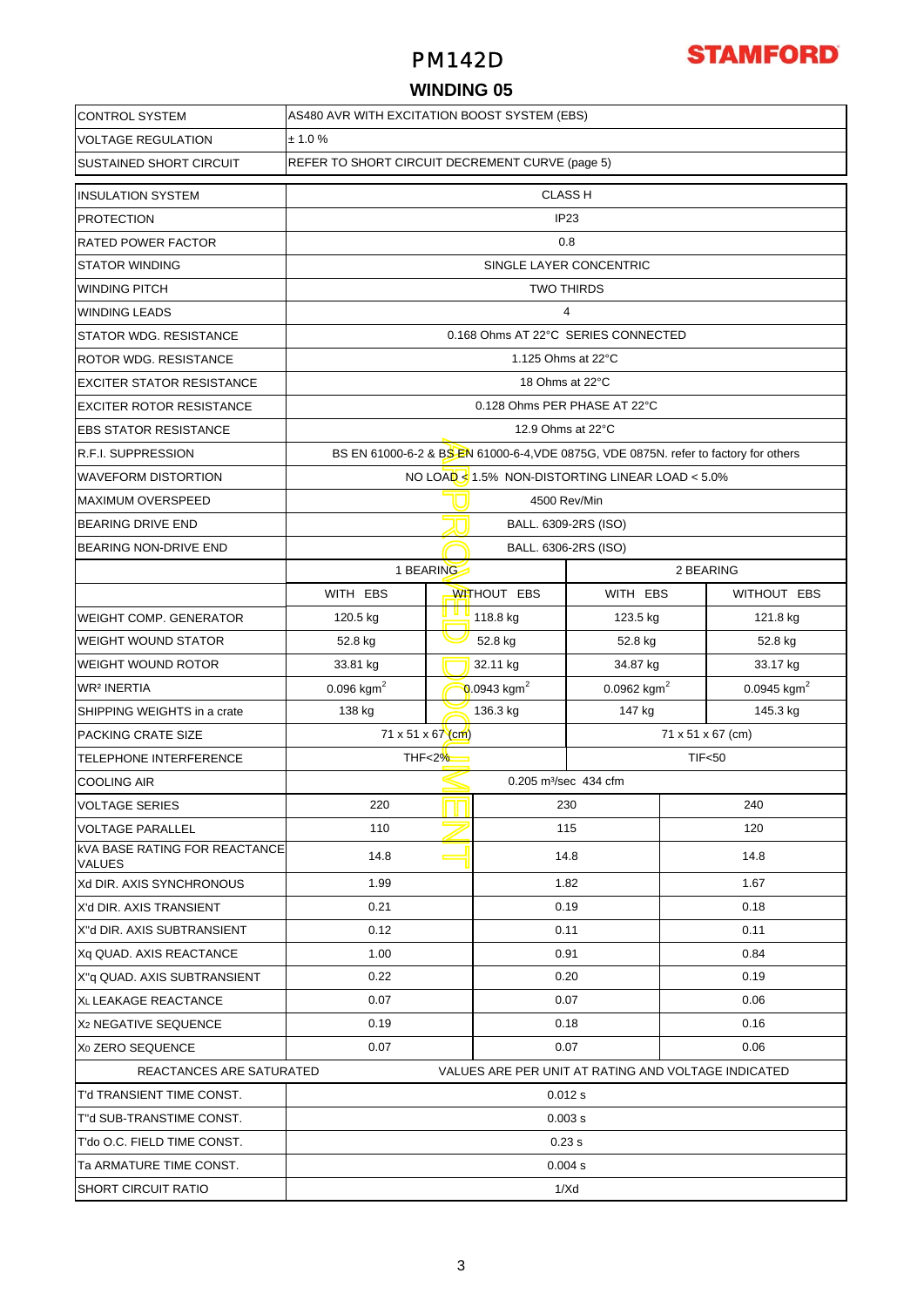

PM142D

**Winding 05**



### **SINGLE PHASE EFFICIENCY CURVES**



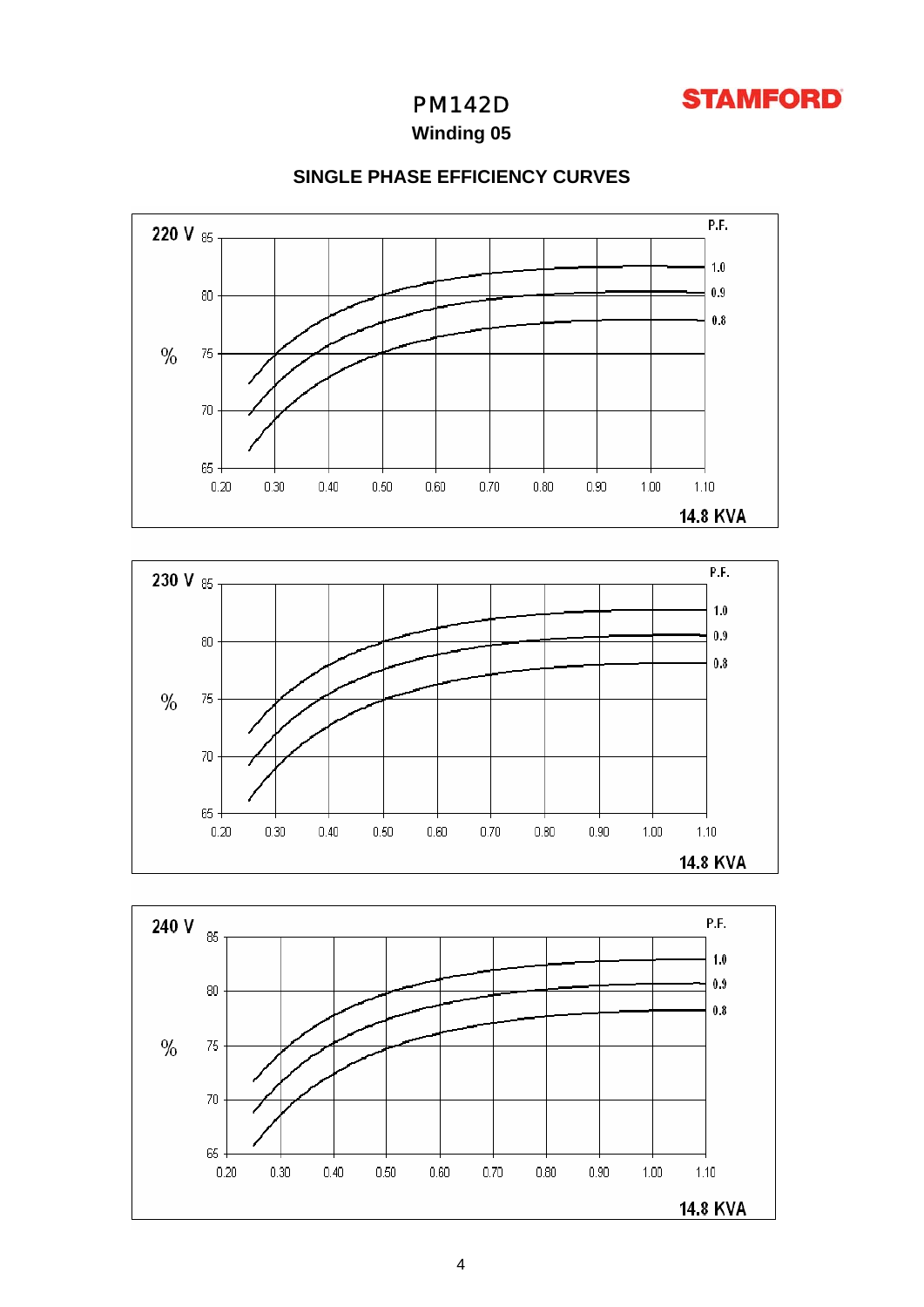

**Locked Rotor Motor Startin g Curve** PM142D **Winding 05**



**Short Circuit Decrement Curve. No-load Excitation at Rated Speed Based on series connection.**



Sustained Short Circuit = 306 Amps

### **Note**

The following multiplication factors should be used to adjust the values from curve between time 0.001 seconds and the minimum current point in respect of nominal operating voltage :

| Voltage | Factor   |
|---------|----------|
| 220V    | $X$ 1.00 |
| 230V    | X 1.05   |
| 240V    | X 1.09   |

The sustained current value is constant irrespective of voltage level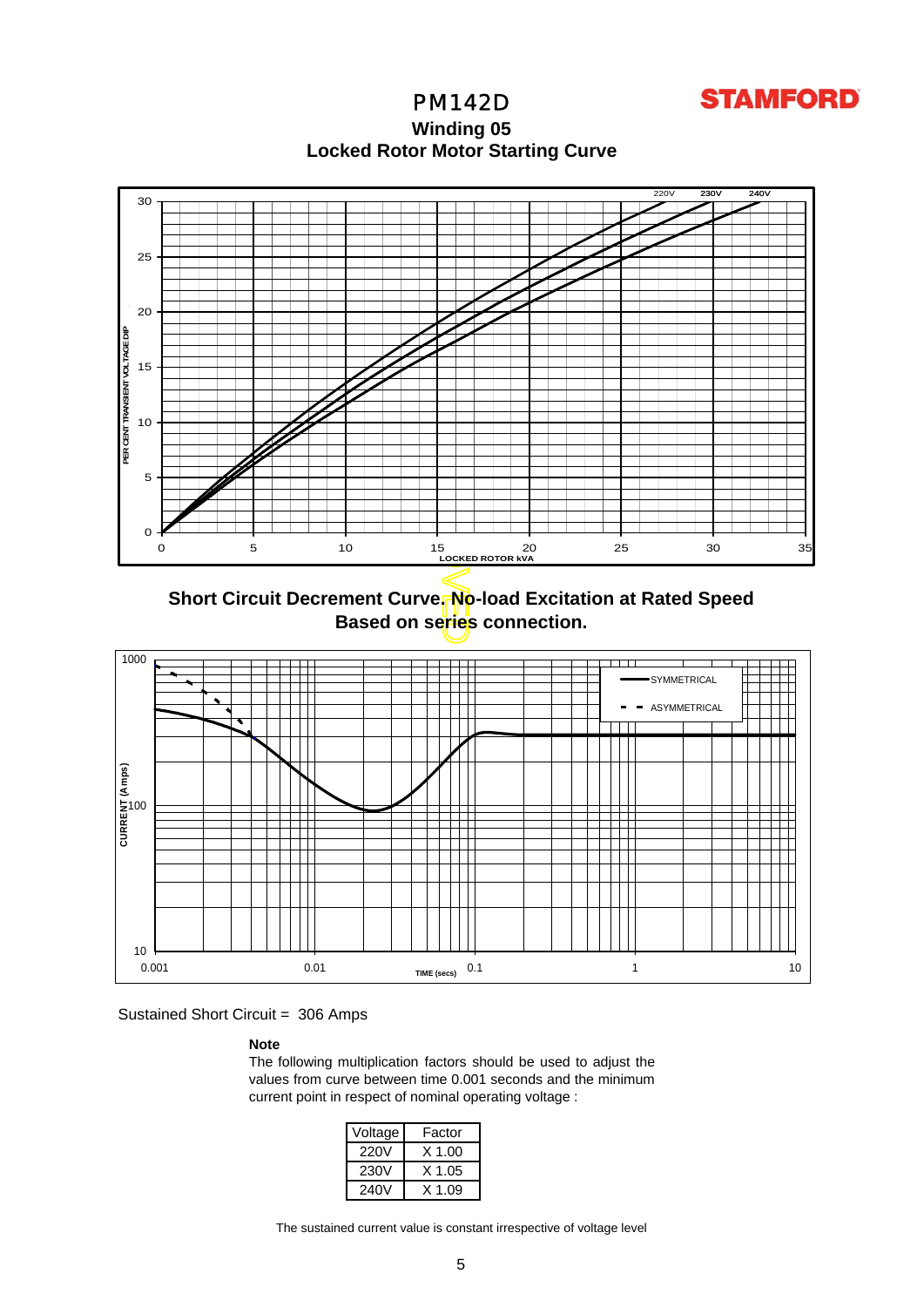# **STAMFORD**

# PM142D

## **Winding 05**

# **50**Hz

### **RATINGS**

| Class - Temp Rise | Cont. $E - 65/50^{\circ}C$ |                   |      | Cont. B - 70/50°C |                   |      | Cont. $F - 90/50^{\circ}C$ |                   |      | Cont. $H - 110/50^{\circ}C$ |                   |      |
|-------------------|----------------------------|-------------------|------|-------------------|-------------------|------|----------------------------|-------------------|------|-----------------------------|-------------------|------|
|                   |                            | 0.8 <sub>pf</sub> |      |                   | 0.8 <sub>pf</sub> |      |                            | 0.8 <sub>pf</sub> |      |                             | 0.8 <sub>pf</sub> |      |
| Series (V)        | 220                        | 230               | 240  | 220               | 230               | 240  | 220                        | 230               | 240  | 220                         | 230               | 240  |
| Parallel (V)      | 110                        | 115               | 120  | 110               | 115               | 120  | 110                        | 115               | 120  | 110                         | 115               | 120  |
| kVA               | 11.4                       | 11.4              | 11.4 | 11.8              | 11.8              | 11.8 | 13.4                       | 13.4              | 13.4 | 14.8                        | 14.8              | 14.8 |
| kW                | 9.1                        | 9.1               | 9.1  | 9.4               | 9.4               | 9.4  | 10.7                       | 10.7              | 10.7 | 11.8                        | 11.8              | 11.8 |
| Efficiency (%)    | 77.4                       | 77.5              | 77.5 | 77.6              | 77.6              | 77.6 | 77.8                       | 77.9              | 78.0 | 77.9                        | 78.1              | 78.2 |
| kW Input          | 11.8                       | 11.7              | 11.7 | 12.1              | 12.1              | 12.1 | 13.8                       | 13.7              | 13.7 | 15.1                        | 15.1              | 15.1 |

| Class - Temp Rise                                                                                                                                                                                                                               | Cont. E - 65/50°C<br>1.0 <sub>pf</sub> |      | Cont. B-70/50°C |      |                   | Cont. F - 90/50°C<br>1.0 <sub>pf</sub> |      |      | Cont. H - 110/50°C<br>1.0 <sub>pf</sub> |      |                  |      |
|-------------------------------------------------------------------------------------------------------------------------------------------------------------------------------------------------------------------------------------------------|----------------------------------------|------|-----------------|------|-------------------|----------------------------------------|------|------|-----------------------------------------|------|------------------|------|
|                                                                                                                                                                                                                                                 |                                        |      |                 |      | 1.0 <sub>pf</sub> |                                        |      |      |                                         |      |                  |      |
| Series (V)                                                                                                                                                                                                                                      | 220                                    | 230  | 240             | 220  | 230               | 240                                    | 220  | 230  | 240                                     | 220  | 230              | 240  |
| Parallel (V)                                                                                                                                                                                                                                    | 110                                    | 115  | 120             | 110  | 115               | 120                                    | 110  | 115  | 120                                     | 110  | 115              | 120  |
| <b>kVA</b>                                                                                                                                                                                                                                      | 11.4                                   | 11.4 | 11.4            | 11.8 | 118               | 11.8                                   | 13.4 | 13.4 | 13.4                                    | 14.8 | 14.8             | 14.8 |
| kW                                                                                                                                                                                                                                              | 11.4                                   | 11.4 | 11.4            | 11.8 | 14.8              | 11.8                                   | 13.4 | 13.4 | 13.4                                    | 14.8 | 14.8             | 14.8 |
| Efficiency (%)                                                                                                                                                                                                                                  | 82.2                                   | 82.3 | 82.3            | 82.3 | 82.4              | 82.4                                   | 82.5 | 82.6 | 82.7                                    | 82.5 | 82.7             | 82.9 |
| kW Input                                                                                                                                                                                                                                        | 13.9                                   | 13.9 | 13.9            | 14.3 | 14.3              | 14.3                                   | 16.2 | 16.2 | 16.2                                    | 17.9 | 17.9             | 17.9 |
| <b>DIMENSIONS</b>                                                                                                                                                                                                                               |                                        |      |                 |      |                   |                                        |      |      |                                         |      |                  |      |
| (MAX) WHEN<br>WHEN<br>521<br>(MAY)<br>FITTED WITH 'EBS'<br>FITTED WITH<br>rebs:<br>— 534 (MAX) OVERALL —— <del>— —</del><br>$-415$ TO T/BOX LID $-$<br>$-116+$<br>319.5<br>$65 -$<br>III GBBBBO III III GAAATI<br>베<br><b>Ill Aggesson</b><br>п |                                        |      |                 |      |                   |                                        |      |      |                                         |      | $\approx 42.018$ |      |